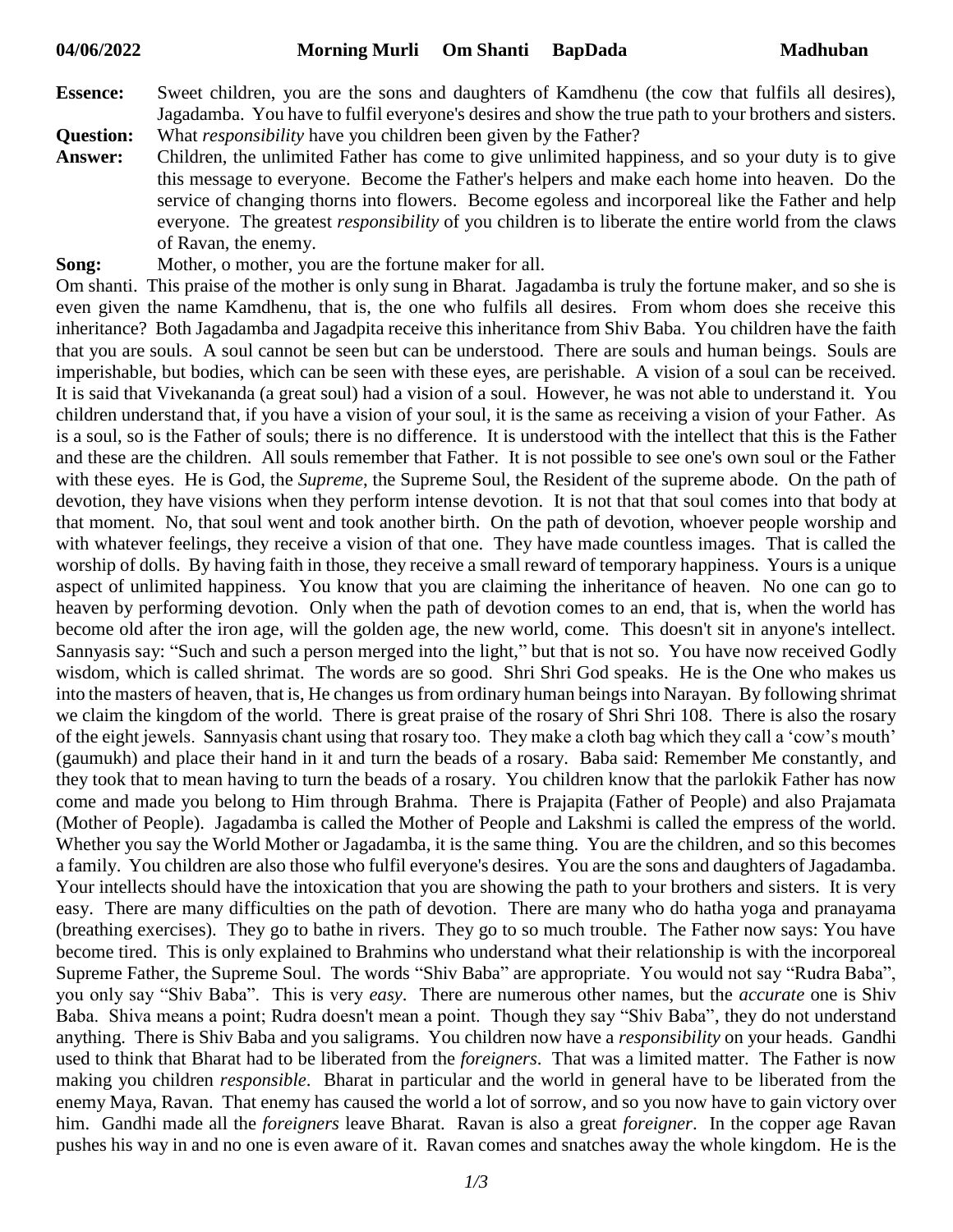oldest *foreigner* who has made Bharat so poverty-stricken. By following his directions Bharat has become so corrupt. This enemy has to be sent away from here. You receive shrimat for how to send him away. You have to become the Father's helpers. If you belong to Me but then follow the dictates of others, you will fall. You will not be able to claim a high status. It is sung: If the children have courage, the Father gives help. You are Godly helpers. Khuda (God) comes and helps you. They remember that One and say: O Purifier, come! Those who help are called *servants*. Baba is so egoless! He is incorporeal. He teaches you how to become egoless and viceless. You have to make others the same as yourselves, that is, you have to change thorns into flowers. You give a *guarantee* that you will not indulge in vice. That is the oldest enemy. Victory has to be gained over that. Some write and say: Baba, we have been defeated, whereas others don't even tell Baba. They defame their own name and also that of the Satguru and bring a loss to themselves. You children know that you are the grandsons and granddaughters of Shiv Baba and the children of Prajapita Brahma. Brahma claims the inheritance from Shiv Baba, and you children also claim it from Him. You children know that you claimed your inheritance from Baba a cycle ago. It is the soul that understands. It is the soul that leaves one body and takes another. A name is given to the body. Shiv Baba just takes a body on *loan* to give you *knowledge*. God Shiva speaks through the mouth of Brahma. You do not have to go into great detail about anything such as what happens to a soul when he leaves the body or how he comes. There is no benefit in going into those matters. That is just a vision. Whatever happens is just a vision. The path to the subtle region is now open. Many come and go. There is no question of knowledge or yoga in that. They offer bhog, the soul comes and is fed and given a drink. All of that is just *chitchat*. The Father has a lot of *love* for you children. You children say: BapDada, we have come to You. There is Shiva and Prajapita Brahma. Only Brahma is called the *great great grandfather*. The genealogical tree is so big. You cannot call this one Shiv Baba. This is the genealogical tree of human beings: it is a matter of the *corporeal* world. Out of all the generations, this first one is known as the main one. This is a big drama. You children now understand accurately, although there are also some who don't understand. At least they should understand that Shiv Baba is the Father of all. The inheritance is to be received from the Grandfather. This one also receives it from Him. Achcha; forget Brahma: what happens after an engagement? The middleman is not remembered then. This one is the middleman; he gets you engaged. Baba says: O children. He talks to souls. Souls remember Him: Baba, come and make us pure! Baba says: Remember Me and you will continue to become pure; there is no other way. I will then send you from the land of silence to heaven. This is the home of the parents. That is the home of the in-laws. It is not the law to wear jewellery in the parents' home, but that has become the *fashion* these days. At this time, you know that when you go to your in-laws' home you will wear all of that. Before the marriage, everything is taken away from the kumari; she wears old clothes. You know that Baba is decorating you in order to send you to the in-laws' home. For 21 births, you will stay eternally in the in-laws' home. However, for that, you definitely have to make effort, you have to become pure. While staying in your households, you all have to be as pure as a lotus. This is your last birth. The Father explains: Previously, it was unadulterated, satopradhan devotion and it has now become tamopradhan. In Bombay, they worship Ganesh and spend hundreds of thousands of rupees on that. They *create* deity idols, sustain them and then sink them; they destroy them. You children now find all of that a *wonder*, but you can explain what the traditions and customs are. They create a goddess, worship it, feed it, hold celebrations and then they sink it. It is a *wonder*! They show the marriage of Tulsi (a sacred herb a variety of basil) with Krishna. They celebrate the marriage ceremony with great splendour. When *foreigners* hear such stories, they think that it probably happened like that. They have made up many stories. Here, it is not a question of gambling, yet they say that the Pandavas gambled and that Draupadi was put up as the stake. They have written so many stories. The aspect of Raja Yoga has been completely lost through all of that. The Father now says: Remember Me! It is very easy. It should enter your intellects that you are going to heaven for 21 births, that is, to the ocean of milk. This is an ocean of poison. You are leaving this ocean of poison and going to the ocean of milk. These aspects of yours are new. People who hear this will be amazed. You children understand that you will truly be very happy in heaven. You are becoming the masters of heaven. No one can take away our kingdom. At this time, there are so many *partitions*; they continue to fight. You children have to explain: Your real enemy is Ravan. Cycle after cycle, you gain victory over him. You are those who become conquerors of Maya, conquerors of the world. This is a game of victory and defeat. You know that you will definitely gain victory; you cannot *fail*. Destruction is just ahead. Rivers of